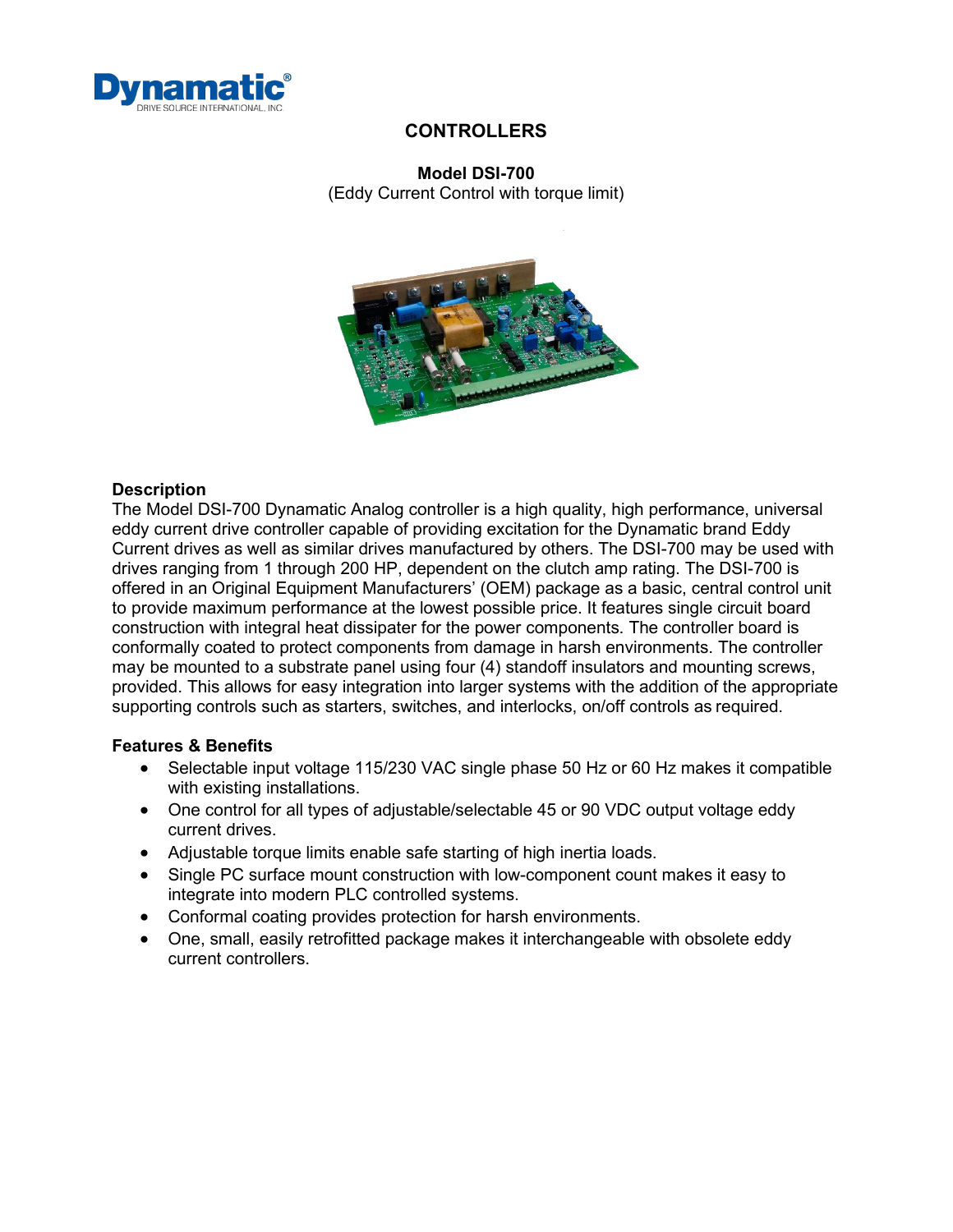

## **Model DSI-700** (Eddy Current Control with Torque Limit)

| <b>DSI-700 Controller</b> | Units used with                                        | <b>AS-14 - 27 Drives</b>                                                                                                                                                                                                                          |
|---------------------------|--------------------------------------------------------|---------------------------------------------------------------------------------------------------------------------------------------------------------------------------------------------------------------------------------------------------|
|                           |                                                        | AT-140 - 440 Drives                                                                                                                                                                                                                               |
|                           |                                                        | DCD-132 - DCD-160 Drives                                                                                                                                                                                                                          |
|                           |                                                        | AS-703 - AS-705 Brakes                                                                                                                                                                                                                            |
|                           |                                                        |                                                                                                                                                                                                                                                   |
|                           | Horsepower range                                       | 1 - 200 HP - Standard                                                                                                                                                                                                                             |
|                           | Input power, maximum                                   | 115/230 VAC, 1 phase, 50/60 Hz                                                                                                                                                                                                                    |
|                           | Output power, maximum                                  | 45/90/180 VDC, 5.5 Amps                                                                                                                                                                                                                           |
|                           | Speed regulation, for 75% load change                  | 0.5% Standard                                                                                                                                                                                                                                     |
|                           | Enclosures                                             | Panel Mount - Standard<br>NEMA 13 - Optional                                                                                                                                                                                                      |
|                           | <b>Built-in Features</b>                               | Log acceleration/deceleration, current<br>(voltage) limit, PID adjustments, torque<br>limit (with external current transformer),<br>remote 0-10 volt and 4-20mA input signal,<br>0-10 VDC and 4-20 mA speed output<br>signal, activity indicator. |
|                           | <b>Field modifications</b>                             | None                                                                                                                                                                                                                                              |
|                           | Operator devices (on controller)                       | Open Panel - None<br>NEMA-13 - Start, Stop push buttons and<br>Run Speed potentiometer - Standard, RPM<br>Indicator - Optional                                                                                                                    |
|                           | Closed loop speed control                              | Standard                                                                                                                                                                                                                                          |
|                           | Controller protective features                         | Input fuses, line transient protection,<br>isolated signal circuits, torque limit                                                                                                                                                                 |
|                           | Line regulation for +/-6% input line voltage<br>change | $+/-0.1%$                                                                                                                                                                                                                                         |
|                           | Thermal drift                                          | $+/-0.05%$ per degree, C                                                                                                                                                                                                                          |
|                           | Minimum regulated speed                                | <b>50 RPM</b>                                                                                                                                                                                                                                     |
|                           | Maximum ambient                                        | 104° F (40° C)                                                                                                                                                                                                                                    |
|                           |                                                        | 149°F (65°C)                                                                                                                                                                                                                                      |
|                           |                                                        |                                                                                                                                                                                                                                                   |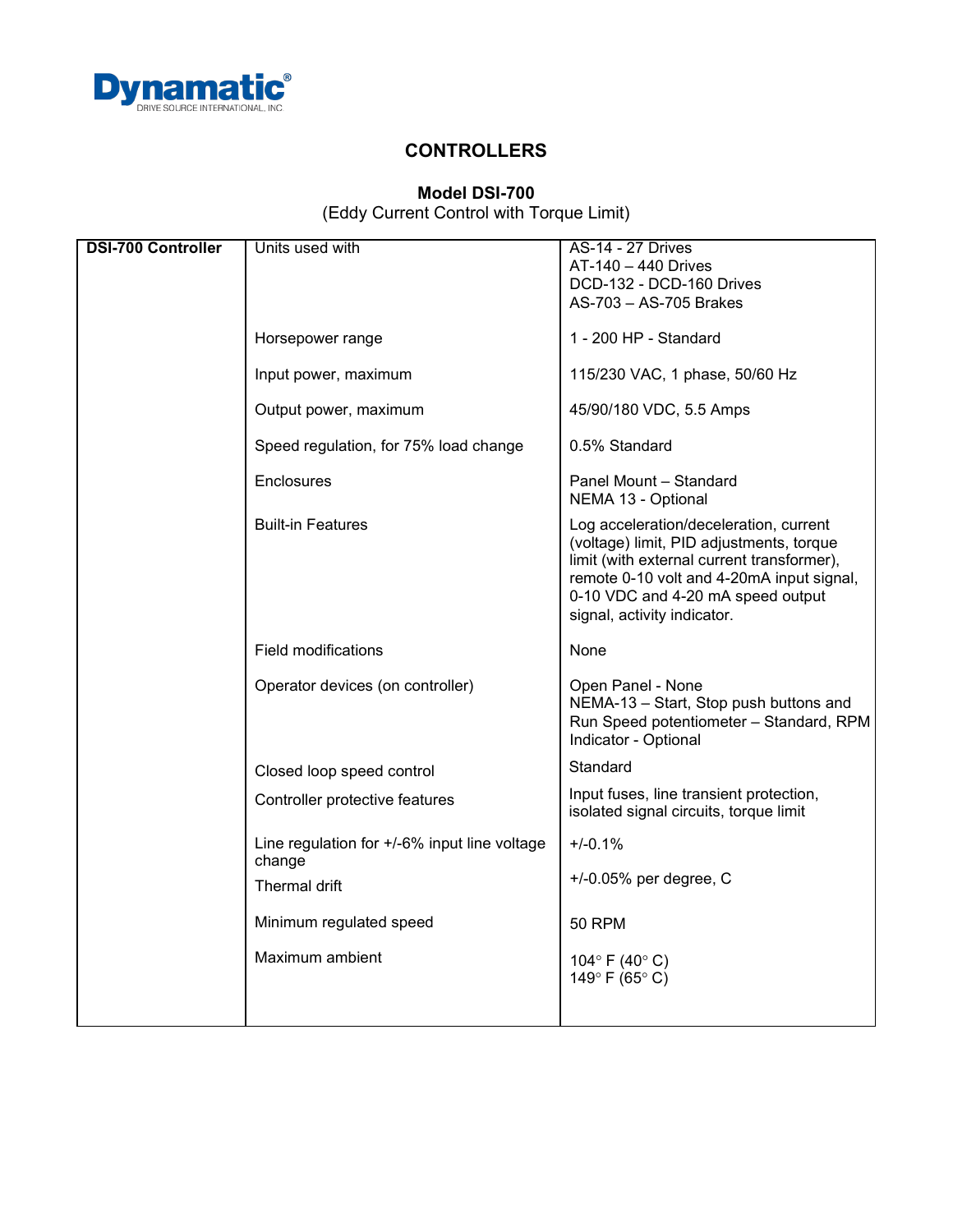

# **Ordering Information**

# **DSI-700 Controller Selection Table**

| <b>Description</b>                                                                                                                                                      | <b>Part Number</b> |
|-------------------------------------------------------------------------------------------------------------------------------------------------------------------------|--------------------|
| Universal Eddy Current Controller 5.5 Amp - includes controller PCB,<br>mounting hardware and Instruction Manual                                                        | 15-000700-0100     |
| Universal Eddy Current Controller High Power 10.0 Amp - includes<br>controller on a back plate, mounting hardware and Instruction Manual                                | 15-000700-0220     |
| Universal Eddy Current Controller 5.5 Amp - includes controller PCB,<br>NEMA 13 Enclosure and Instruction Manual. No operator elements                                  | 15-000700-0400     |
| Universal Eddy Current Controller 5.5 Amp - includes controller PCB,<br>NEMA 13 Enclosure and Instruction Manual Operator elements: Jog-Run,<br>Potentiometer           | 15-000700-0401     |
| Universal Eddy Current Controller 5.5 Amp - includes controller PCB,<br>NEMA 13 Enclosure and Instruction Manual Operator elements: Jog-Run,<br>Potentiometer RPM Meter | 15-000700-0402     |
| Universal Eddy Current Controller High Power 8.0 Amp - includes<br>controller PCB, NEMA 13 Enclosure and Instruction Manual. No<br>Operator elements.                   | 15-000700-0410     |
| Universal Eddy-Current Speed Brake Controller 5.5 Amp - includes<br>controller PCB, Reverse control modification, mounting hardware and<br><b>Instruction Manual</b>    | 15-000700-0050     |
| Current Transformer for Torque Limit. Adjustable 7-70A                                                                                                                  | 15-000203-0003     |
| Current Transformer for Torque Limit. Adjustable 70A - 125 Amp (For<br>Higher Currents Consult the Factory)                                                             | 15-000203-0125     |